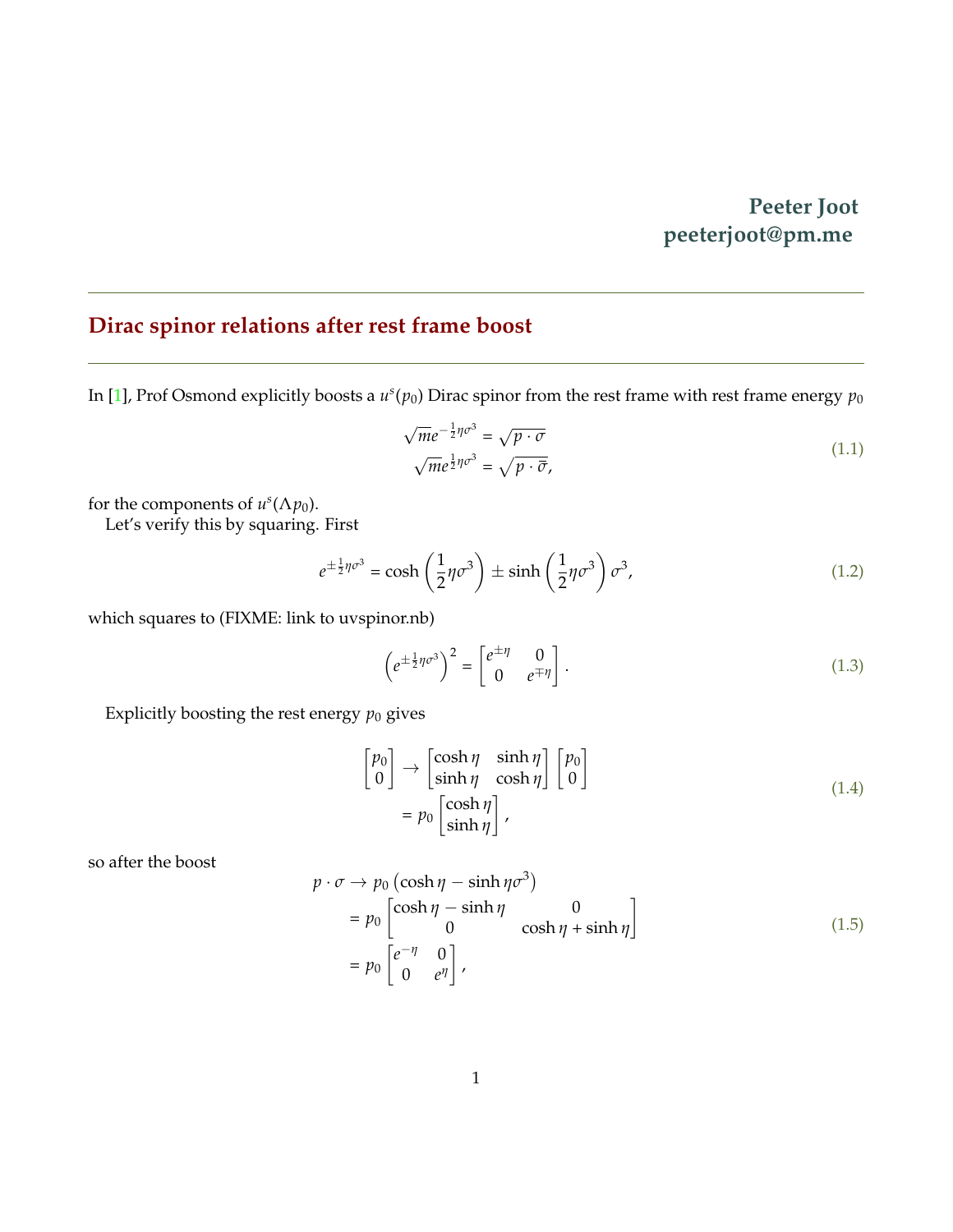where  $p_0 = m$  is still the rest frame energy. However, according to eq. [\(1.3\)](#page-0-0) this is exactly

$$
\left(\sqrt{m}e^{-\frac{1}{2}\eta\sigma^3}\right)^2\tag{1.6}
$$

Since  $p \cdot \bar{\sigma}$  flips the signs of the spatial momentum, we have shown that

$$
\left(\sqrt{m}e^{-\frac{1}{2}\eta\sigma^3}\right)^2 = p \cdot \sigma
$$
\n
$$
\left(\sqrt{m}e^{\frac{1}{2}\eta\sigma^3}\right)^2 = p \cdot \bar{\sigma},
$$
\n(1.7)

which isn't a full proof of the claimed result (i.e. the most general orientation isn't considered), but at least validates the claim.